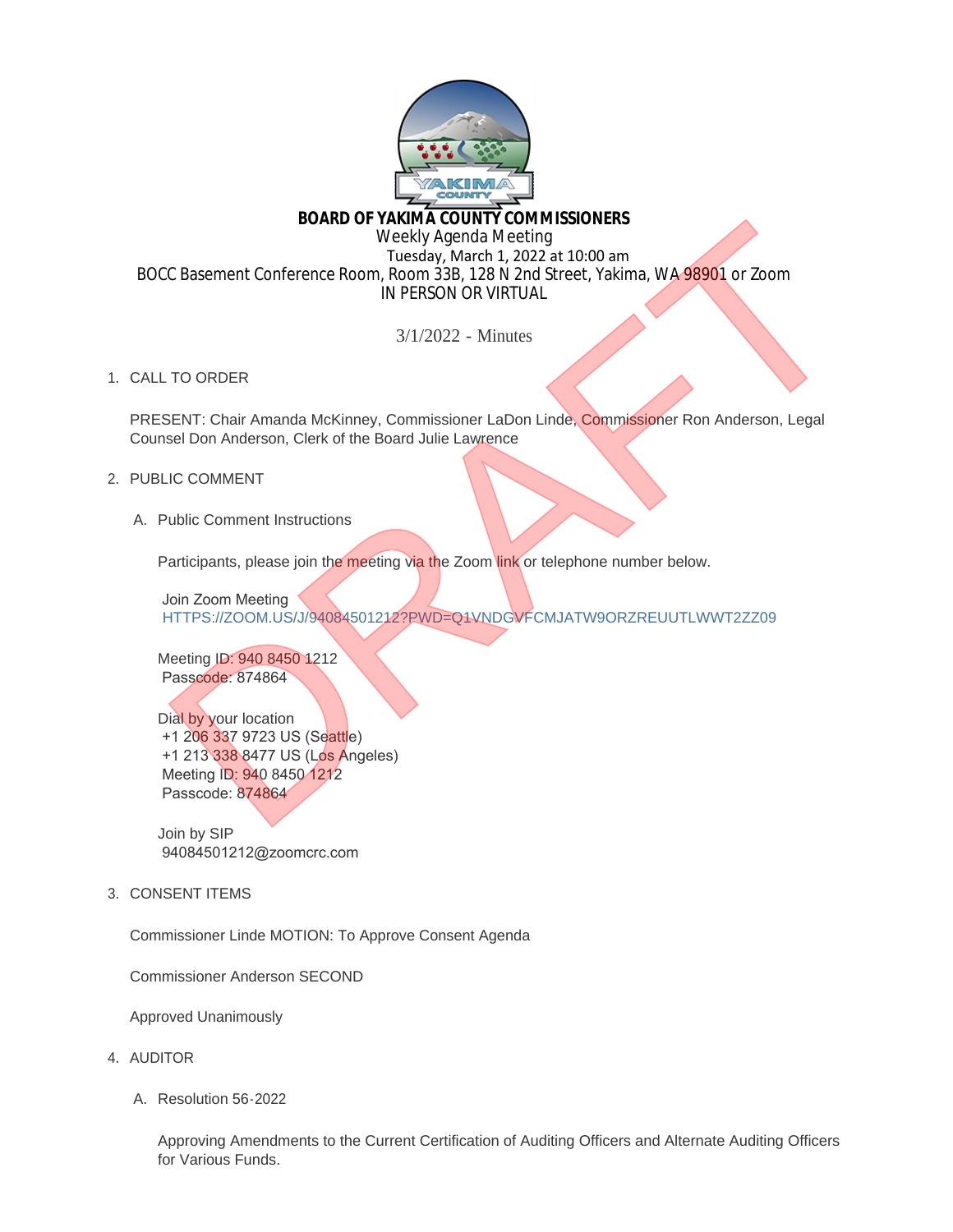Fiscal Impact: \$0

### 5. COMMISSIONER

- 2.18.22 Special Agenda Minutes A.
- 2.22.22 Minutes B.
- 6. CORPORATE COUNSEL
	- A. Resolution 54-2022

Approving Settlement of Claim No. 2-2022 Filed by Alissa Melendez-Vega.

Fiscal Impact: \$25

- 7. COUNTY ROADS
	- A. Resolution 57-2022

Awarding Bid for the Purchase of Materials for the 2022 Gravel Road Surface Stabilization Program; MP3745. EXAMPLE COUNSEL<br>
Resolution 54-2022<br>
Approving Settlement of Claim No. 2-2022 Filed by Alissa Melendez-Vega.<br>
Fiscal Impact: \$25<br>
Siscal Impact: \$1,100,000<br>
NRTMENT OF CORRECTIONS<br>
RESOLUtion 63-2022<br>
Nesolution 63-2022<br>
N

Fiscal Impact: \$1,100,000

- 8. DEPARTMENT OF CORRECTIONS
	- A. Resolution 63-2022

Authorizing the Yakima County Department of Corrections to make a Purchase for a UPS System.

Fiscal Impact: \$101,807.42

B. Agreement 45-2022

Amendment #1 to the Agreement with the Washington State Department of Corrections to Extend the Term of the Contract, Increase the Per Diem Rate of Compensation, and Update other Terms & Conditions.

Fiscal Impact: This is a Revenue Generated Agreement with a Daily Bed Rate of \$89.25

#### 9. EMERGENCY MEDICAL SERVICES

A. Agreement 38-2022

Administrative Interlocal Agreement Between Grant County Fire Department #8 and Yakima County Department of Emergency Services for Ongoing Training and Recertification Services.

Fiscal Impact: Grant Co. FD #8 to pay YCDEMS \$2,918.32

B. Agreement 39-2022

Administrative Interlocal Agreement Between Klickitat County Fire District #2 and Yakima County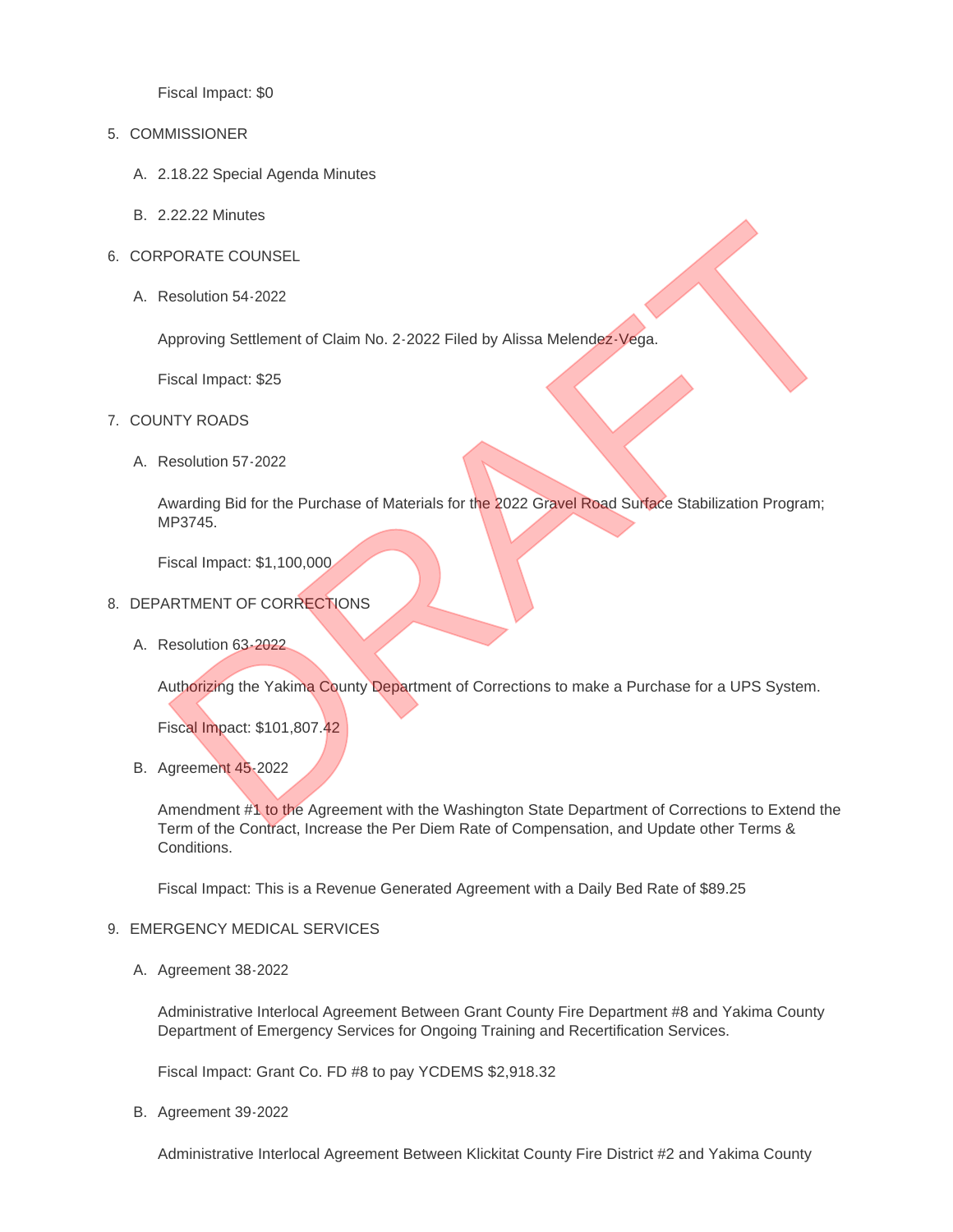Department of Emergency Services for Ongoing Training and Recertification Services.

Fiscal Impact: Klickitat Co. FD #2 to pay YCDEMS \$2,053.32

#### FACILITIES SERVICES 10.

A. Resolution 55-2022

Accepting as Complete, the State Fair Park Barns & Ag Building Structural Improvement Project; PW20200-M.

Fiscal Impact: Yakima County will Release Retainage in the Amount of \$4,600

B. Agreement 44-2022

Professional Services Agreement with BORArchitecture for the County Commissioners Office Alterations Project.

Fiscal Impact: Not to Exceed \$27,500

#### 11. FINANCIAL SERVICES

A. Resolution 59-2022

Authorizing a Loan to the Workers Compensation Fund No. 508 from the General Fund No. 001.

Fiscal Impact: This Resolution would Loan \$500,000, Interest Free, from the General Fund to the Worker's Compensation Fund to Offset Significant COVID Claims Coming from the Department of Corrections Comparison and Complete, the State Fair Park Barns & Ag Building Structural Improvement Project;<br>PW20200-M.<br>Siscal Impact: Yakima County will Release Retainage in the Amount of \$4,600<br>Siscal Impact: Yakima County will Rele

#### 12. HUMAN RESOURCES

A. Resolution 60-2022

Additions/Deletions to Budgeted Positions in Fund 115 (Criminal Sales Tax, District Court) and Department 440 (District Court).

Fiscal Impact: \$0

B. Resolution 61-2022

Revising the Banking and Funding Agreement from TRISTAR Risk Enterprise Management Inc. to Increase the Impress Amount.

Fiscal Impact: \$50,000 Increase to Funding Agreement

C. Agreement 46-2022

Banking and Funding Agreement by and Between TRISTAR Risk Enterprise Management Inc. and Yakima County Concerning Establishing a Bank Account at Citizens Business Bank for the Payment of Worker Compensation Claims.

Fiscal Impact: Same \$50,000 Impact as Requested in TRISTAR Resolution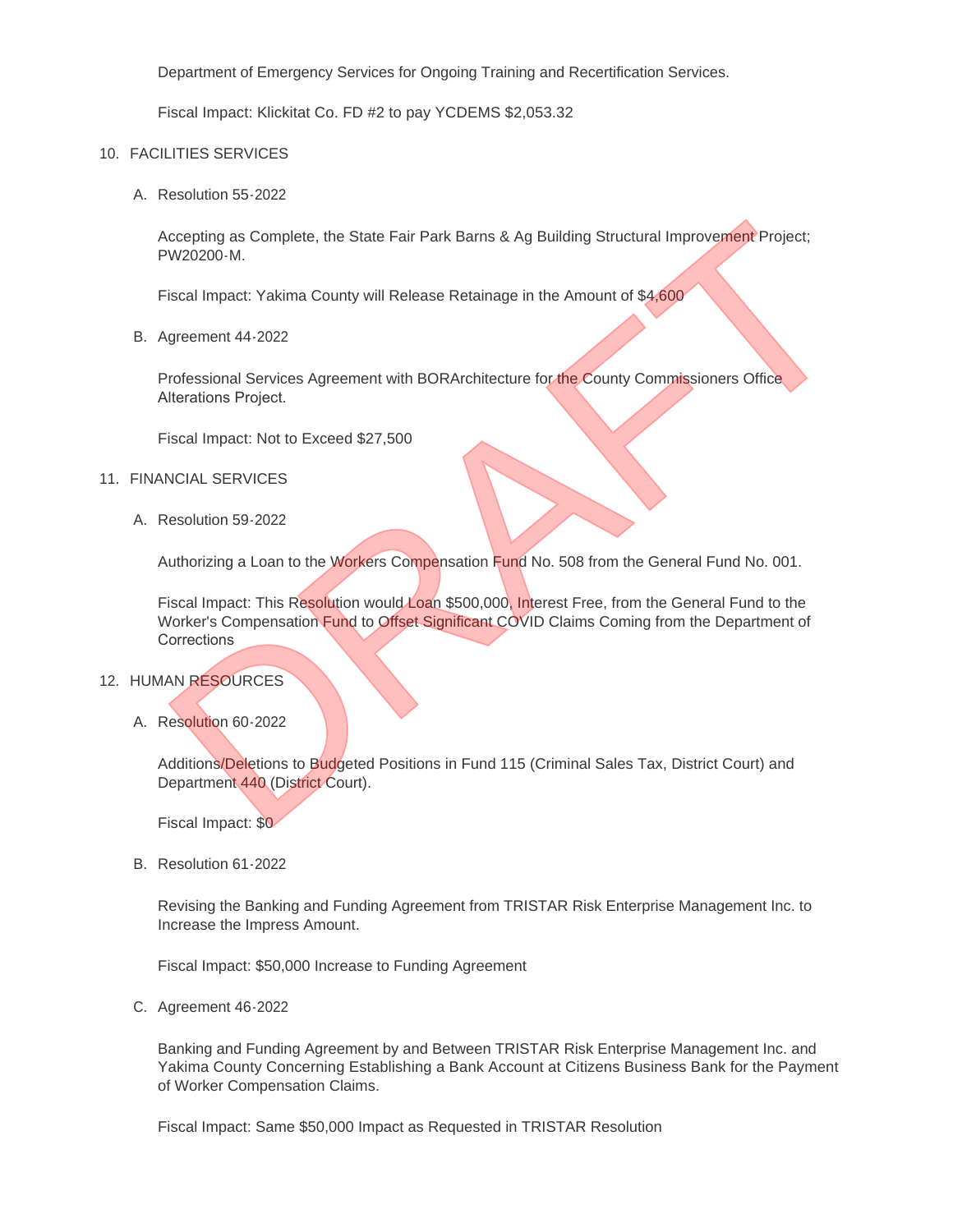D. Agreement 47-2022

2022 Memorandum of Agreement between the Board of Yakima County Commissioners, Yakima County Sheriff, and Teamsters Local Union No. 760, Representing YSO Office Clerical, Dispatch, and Animal Control Employees, for CBA Effective January 1, 2021-December 31, 2022.

Fiscal Impact: See Exhibit A

#### 13. HUMAN SERVICES

A. Resolution 62-2022

Accepting as Complete, Contract No. 33-2021 for the Yakima County HOME Program.

Fiscal Impact: \$69,076.80 - Project is Fully Funded by HOME Investment Partnership Program Federal **Funds** 

B. Agreement 40-2022

Renewal Agreement with Wizehive Inc. to Host the Human Services Department Grant Application Online Platform.

Fiscal Impact: This Addendum Renews the Agreement for Five Years at a Price of \$6,825 Annually for Active Years and a Price of \$1,500 Annually for Inactive Years, plus \$495 per Workspace Refreshes in Active Years. The Upfront Cost in this Agreement is for One Active Year (Current Year) and One Workplace Refresh Resolution 62-2022<br>Resolution 62-2022<br>Resolution 62-2022<br>Wenever Contract No. 33-2021 for the Yakima County HOME Program,<br>Fiscal Impact: 569,076.80 - Project is Fully Funded by HOME Investment Partnership Program Federal<br>V

C. Agreement 41-2022

Homeowner Agreement with Gerardo Quintero-Mercado, Property Owner, for the HOME Rehabilitation Loan Program; Project No. HM19-007.

Fiscal Impact: \$0

D. Agreement 42-2022

Agreement with Reynaldo's Construction LLC for Gerardo Quintero-Mercado; Project No. HM19-007.

Fiscal Impact: \$18,837.62 - Project is Fully Funded by HOME Investment Partnership Program Federal Funds

E. Agreement 48-2022

Agreement with Rod's House to Support Increase Staff in Order to Reach Youth from Disadvantaged Communities in Non-Traditional Settings.

Fiscal Impact: \$77,500 - Emergency Solutions Grant Awarded to Rod's House

F. Agreement 49-2022

Agreement with Rod's House for Additional Support to Contact Youth from Disadvantaged Communities, Provide Equipment, Space Rent, and Supplies for Reopening of the Drop-In Services at the Resource Center.

Fiscal Impact: \$162,912 - Emergency Services Grant Awarded to Rod's House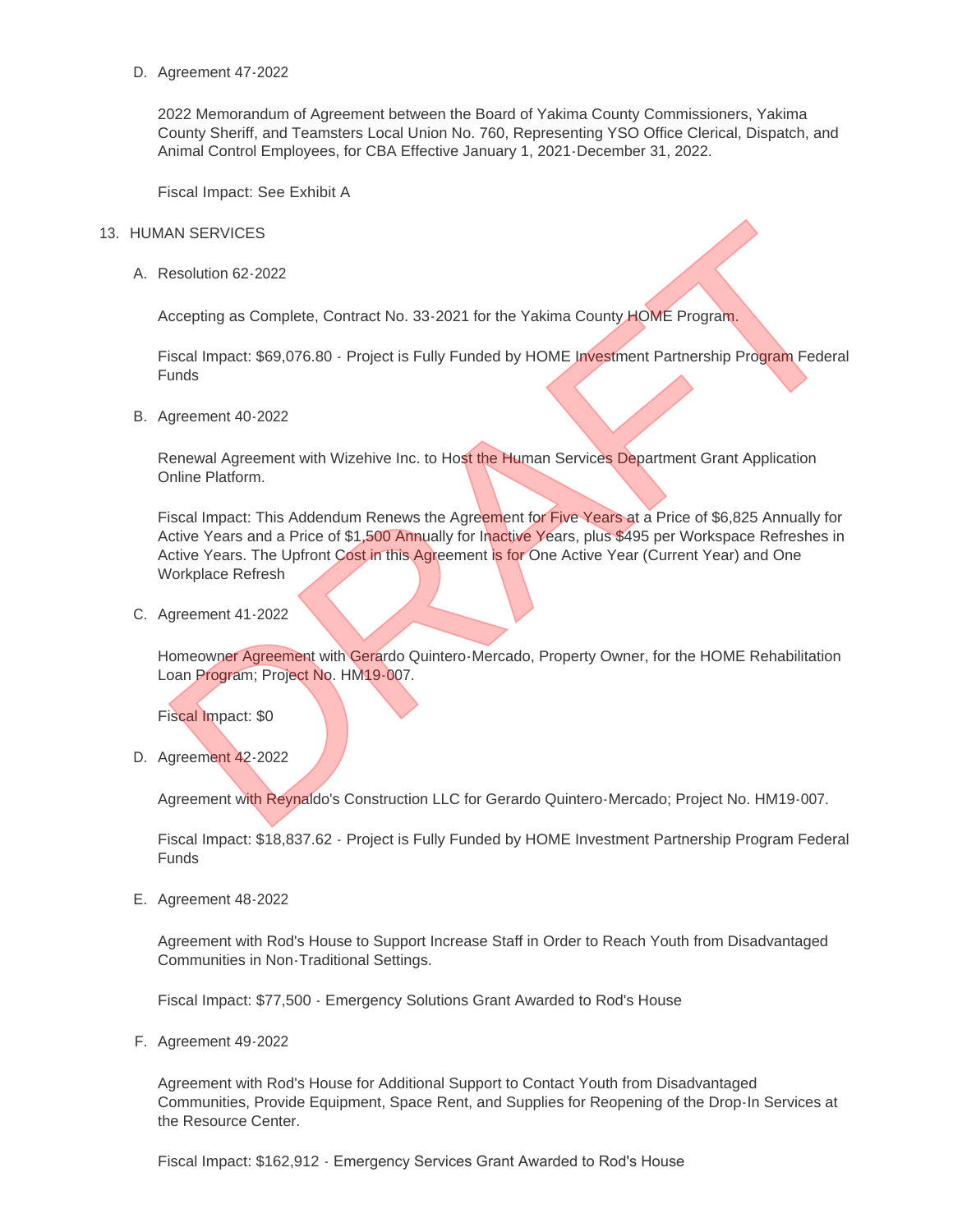G. Agreement 50-2022

Agreement with Rod's House to Distribute a Wide Variety of Personal Hygiene Products to Youth and Young Adults from Disadvantaged Communities through the Rod's House Drop-In Center.

Fiscal Impact: \$164,765 - Emergency Solutions Grant Awarded to Rod's House

Fiscal Impact: \$162,912 - Emergency Services Grant Awarded to Rod's House

H. Agreement 51-2022

Agreement with YWCA Yakima for the Purchase of Cleaning Supplies, PPE, and Supplies to Keep Residents and Staff Safe from COVID and Replace 3 Washers and 3 Dryers for Resident Use in the Emergency Shelter. Ngreement 51-2022<br>
Ngreement with YWCA Yakima for the Purchase of Cleaning Supplies, PPE, and Supplies to Keep<br>
Residents and Staff Safe from COVID and Replace 3 Washers and 3 Diversifor Resident Use in the<br>
memorgency She

Fiscal Impact: \$25,000 - Emergency Solutions Grant Awarded to YWCA Yakima

l. Agreement 53-2022

Agreement with Grace City Outreach to Hire One Case Manager and Maintenance Related to Vehicles Used to Transport Clients to Critical Appointments.

Fiscal Impact: \$52,390 - Emergency Solutions Grant Awarded to Grace City Outreach

Agreement 54-2022 J.

Agreement with Grace City Outreach to Hire an Engagement Specialist and Purchase Necessary PPE and Other Health and Safety Related Equipment/Supplies to Prevent the Spread of COVID.

Fiscal Impact: \$48,523 - Emergency Services Grant Awarded to Grace City Outreach

#### 14. PUBLIC SERVICES

A. Agreement 43-2022

Cost Share Agreement Between the Washington Department of Natural Resources and Yakima County for LiDAR Collection.

Fiscal Impact: \$60,085 - To be Reimbursed by the Grant Agreement

#### 15. PURCHASING

A. Resolution 64-2022

Authorizing Advertisement for Request for Proposals for Dry Cleaning Services for the Sheriff's Office and Department of Corrections.

Fiscal Impact: Cost of Advertisement

- 16. REGULAR AGENDA
	- A. Resolution 58-2022

Awarding Bid for Electrical Setup for an Unattended Kiosk at the Terrace Heights Landfill; C12115-P.